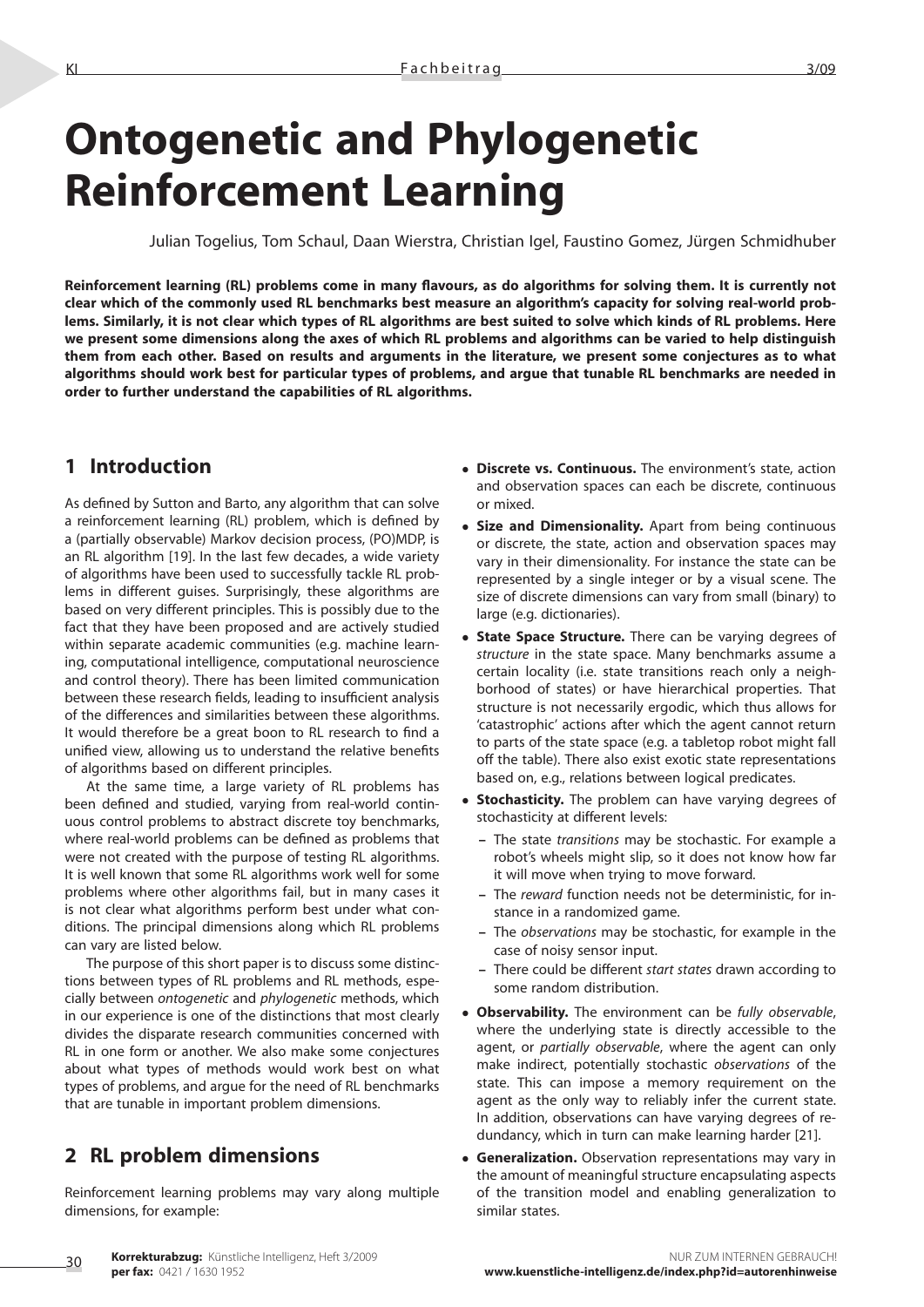- **Reward Regime.** Rewards can vary from a single signal at the end of an episode (e.g. when winning a game) to many informative intermediate rewards (which can correspond to sub-tasks).
- **Episodic vs Life-long.** In case the task breaks down into a sequence of separate finite episodes starting from a (distribution of) start state(s) we speak of *episodic* RL, otherwise we speak of *life-long* RL.
- **Number of Agents.** One can distinguish between typical single-agent RL and multi-agent RL, in which several learning entities interact [4]. Multi-agent RL can further be sub-divided, e.g. depending on whether the agents are cooperative, competitive, or some mixture of both.

## **3 RL methods**

A large number of algorithms have been devised to solve RL problems. There are several ways to categorize them, here we propose a taxonomy and divide them into *ontogenetic* algorithms and *phylogenetic* algorithms.

#### **3.1 Phylogenetic approaches**

Phylogenetic algorithms (neuroevolution, for example) are those that *only* use a fitness function  $f(\theta)$  to update its policy-defining parameters  $\theta$ . This fitness function is typically some measure of rewards accrued during one or more episodes, and may be completely unknown to the algorithm. Phylogenetic methods notably do *not* keep track of the particular states visited each episode, and typically (but not always) retain a 'population' of several policies.

Phylogenetic methods treat the RL problem as a (black box) optimization problem, optimizing a policy for maximal accumulated reward over one or several episodes. In principle, any optimization method could be used, including local search methods like hill climbing and simulated annealing. More commonly, however, evolutionary algorithms like evolution strategies and genetic algorithms are used for phylogenetic RL [13]. These algorithms work by maintaining a population of policies. Each policy is assigned a fitness based on the accumulated reward over one or more episodes. Less fit policies are then removed from the population and replaced with new policies, constructed through combining and varying more fit policies. Some algorithms from swarm intelligence, e.g. particle swarm optimization, work according to similar principles and can also be used for phylogenetic RL.

#### **3.2 Ontogenetic approaches**

In contrast to phylogenetic approaches, ontogenetic algorithms (Q-learning, for example) can take into account the *full* information on which states were visited and which states yielded which rewards, and typically update a single policy. The algorithms described in the discipline-defining book *Reinforcement Learning* [19] (such as Q-learning [22] and Sarsa [16]) are all ontogenetic. They often build on the concept of a *value function* that maps states (or state-action pairs) to values such as expected future rewards. Then a policy is defined on top of the value function. A greedy policy, for instance, takes at each time step the action that leads to the state with highest value (according to the value function). Then reward is received from the environment, and the value function is updated using temporal difference methods.

A different family of ontogenetic RL algorithms are those based on policy gradient ascent. In the policy gradient framework [25, 2, 14], policies are stochastic and its parameters are updated directly using a gradient in the direction of better expected return. These methods, when applied to function approximators like neural networks [24], constitute an alternative to value-based methods that is more similar to phylogenetic methods in that they typically do not use value functions but represent policies directly, and also because they implicitly represent a distribution of policies (instead of a single greedy policy) because of their inherently stochastic actions [7]. Note that even though policy gradient methods perform updates using gradient ascent, they are nevertheless counted as ontogenetic methods because they use more information than just the fitness: what states were visited and which rewards were obtained at which time steps after what actions.

# **4 Which algorithms work best? For which problems?**

There is no particular RL algorithm that performs better than other algorithms across all finite MDPs (certain universal RL methods can be proven to be optimal, however, these are either incomputable [10] or currently suffer from insurmountable computation overhead that prevent their practical use [17]). Different algorithms have different strengths and weaknesses, many of them currently unknown. However, the literature contains a number of theoretical arguments and empirical results suggesting the superiority of some families of algorithms over others for particular problem classes.

The theoretical results for ontogenetic methods are more advanced than for phylogenetic methods, in particular, convergence rates can be derived for some ontogenetic algorithms [3]. Phylogenetic methods also suffer more from the *credit assignment problem*, especially in stochastic or large domains, since only one single fitness measure is attributed to an entire episode roll-out (or several roll-outs). If there is stochasticity or noise inherent in the environment, many reruns of the same policy may be required to reliably estimate its performance. On the one hand, ontogenetic methods suffer less from this limitation as they can (at least in the fully observable case) attribute rewards and value to exactly those states that have actually been visited during an episode. On the other hand, many ontogenetic methods are directly based on ranking policies and do not require to estimate correct performance values or to estimate reliably performance gradients. This makes them more robust, because estimating a sufficiently good ranking under uncertainty or noise is much easier than estimating accurate values or even gradients [8]. Another limitation of phylogenetic approaches is that the difficulty grows prohibitively with the state space. Whereas ontogenetic methods can, in theory, exploit all information acquired during learning, phylogenetic methods cannot – they must rely solely on fitness values, hence suffering more from the credit assignment problem than do ontogenetic methods. This might lead one to suspect that, in large fully observable discrete state spaces that have inherent stochasticity, ontogenetic approaches would also scale better than phylogenetic ones. However, as of yet, neither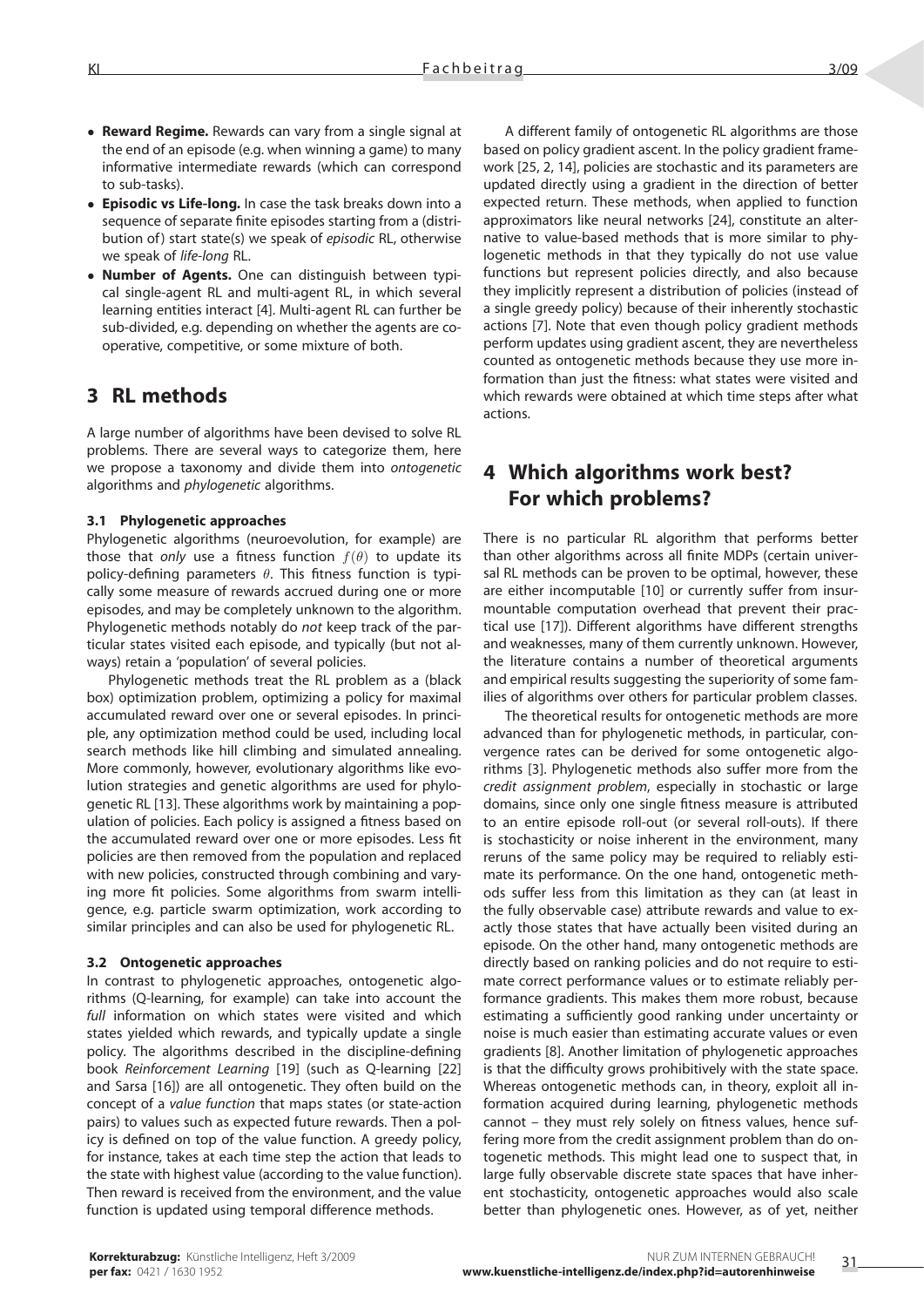formal proof nor systematical empirical evidence is available to support this. Establishing the relative scalability of ontogenetic and phylogenetic methods would be an important research contribution. Many temporal difference (TD) ontogenetic approaches, however, seem to have difficulty using function approximators (required for partially observable or continuous-state environments), especially with neural networks [1]. Recent advances in function approximation such as neural fitted Q iteration [15] have somewhat lessened this problem. Nevertheless, using ontogenetic RL in continuous environments remains tricky in practice. For example, an ontogenetic method such as Sarsa learns much faster than evolution on the continuous *simplerace* benchmark, but is less reliable, harder to tune, and evolution always eventually reaches higher fitness [12]. Phylogenetic approaches such as neuroevolution have been fairly successful and robust in practice on various domains [6, 18, 6, 5, 7, 8, 9], and generally do not suffer as much from function approximator fine-tuning problems as TD-based ontogenetic approaches do [23]. The reason presumably is that it is easier to find a good policy than an approximately correct value function. Note that even approximated value functions that differ only slightly from the true value function of an optimal policy may still yield very inappropriate policies, and many continuous problems have simple policies but complex value functions.

As soon as partial observability comes into play, the ontogenetic methods' difficulties get even more aggravated. Solving POMDPs using ontogenetic methods seems to be exceedingly hard and requires significant fine-tuning skill, especially when using memory-capable function approximators (e.g. recurrent neural networks).

#### **4.1 Some conjectures**

Based on the arguments advanced in this paper we conjecture the following:

- Phylogenetic methods, such as neuroevolution, generally outperform ontogenetic methods on problems with continuous state spaces and partial observability.
- Ontogenetic methods with value functions, such as Qlearning and Sarsa, are unbeatable on problems with small, discrete state spaces and full observability. For example, evolutionary methods perform worse than Qlearning and Sarsa in large discrete state spaces with full observability.
- Since ontogenetic methods, unlike phylogenetic methods, can use all experiential information obtained during interaction with the environment, ontogenetic methods outperform phylogenetic algorithms in applications where it is helpful to exploit intermediate rewards, especially if episodes are long.
- Policy gradients scale better than value-based ontogenetic learning for continuous state spaces where function approximation is necessary.
- Rank-based phylogenetic algorithms can better deal with uncertainty or noise than algorithms based on estimating true performance values or performance gradients.

One may disagree with these conjectures. If so, this underscores the need for empirical corroboration or falsification.

# **5 Conclusion: the need for parameterizable benchmarks**

Many attempts have been made to compare different RL methods on benchmark problems. These include open competitions [20, 11] and efforts to standardize simple benchmarks through source code sharing. However, each of these efforts typically only compares a few algorithms on a single problem, leading to contradictory results regarding the merits of different RL methods.

An approach to more exhaustive reliable characterization of methods would be to create benchmarks that can be varied along as many as possible of the problem dimensions listed in section 2. Through tuning benchmark parameters, we could then corroborate, falsify or qualify hypotheses about relative method performance such as those in section 4.1. Evolutionary computation could conceivably also be used to find problem parameters that order algorithms according to a desired rank, illuminating the relative strengths of these algorithms.

### **References**

- [1] L. Baird. Residual algorithms: Reinforcement learning with function approximation. In *In Proceedings of the Twelfth International Conference on Machine Learning (ICML)*, pages 30–37. Morgan Kaufmann, 1995.
- [2] J. Baxter and P. L. Bartlett. Reinforcement learning in POMDP's via direct gradient ascent. In *In Proceedings 17th International Conference on Machine Learning (ICML)*, pages 41–48. Morgan Kaufmann, 2000.
- [3] D. P. Bertsekas and J. N. Tsitsiklis. *Neuro-Dynamic Programming (Optimization and Neural Computation Series, 3)*. Athena Scientific, 1996.
- [4] L. Buşoniu, R. Babuška, and B. De Schutter. A comprehensive survey of multiagent reinforcement learning. *IEEE Transactions on Systems, Man, and Cybernetics, Part C: Applications and Reviews*, 38(2):156– 172, 2008.
- [5] R. De Nardi, J. Togelius, O. Holland, and S. M. Lucas. Evolution of neural networks for helicopter control: Why modularity matters. In *Proceedings of the IEEE Congress on Evolutionary Computation*, 2006.
- [6] F. Gomez, J. Schmidhuber, and R. Miikkulainen. Accelerated neural evolution through cooperatively coevolved synapses. *Journal of Machine Learning Research*, 9(May):937–965, 2008.
- [7] V. Heidrich-Meisner and C. Igel. Similarities and differences between policy gradient methods and evolution strategies. In M. Verleysen, editor, *16th European Symposium on Artificial Neural Networks (ESANN 2008)*, pages 149–154. Evere, Belgien: d-side publications, 2008.
- [8] V. Heidrich-Meisner and C. Igel. Hoeffding and bernstein races for selecting policies in evolutionary direct policy search. In *Proceedings of the 26th International Conference on Machine Learning (ICML)*, 2009.
- [9] V. Heidrich-Meisner and C. Igel. Neuroevolution strategies for episodic reinforcement learning. *Journal of Algorithms*, 2009.
- [10] M. Hutter. *Universal Artificial Intelligence: Sequential Decisions based on Algorithmic Probability*. Springer, 2005.
- [11] D. Loiacono, J. Togelius, P. L. Lanzi, L. Kinnaird-Heether, S. M. Lucas, M. Simmerson, D. Perez, R. G. Reynolds, and Y. Saez. The WCCI 2008 simulated car racing competition. In *Proceedings of the IEEE Symposium on Computational Intelligence and Games*, 2008.
- [12] S. M. Lucas and J. Togelius. Point-to-point car racing: an initial study of evolution versus temporal difference learning. In *Proceedings of the IEEE Symposium on Computational Intelligence and Games*, pages 260–267, 2007.